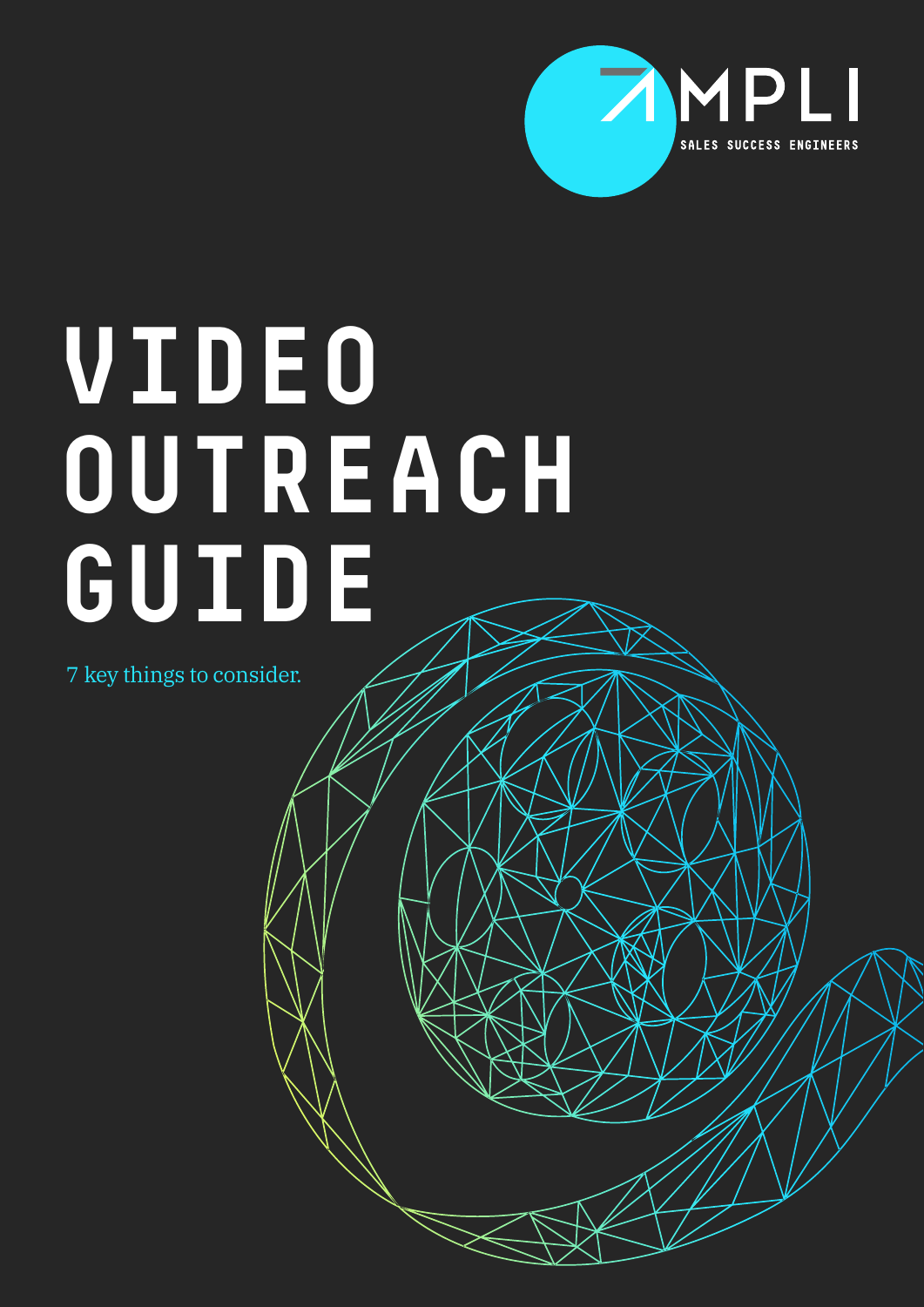

## **VIDEO MESSAGING**

Video messaging is growing at an astonishing rate, accelerated by remote working and the b2b buyers demand for ever personalised content. It is quickly replacing the cold call.

However, before you jump on the video bandwagon, there are a few key things to consider which we've summarised for you in this guide.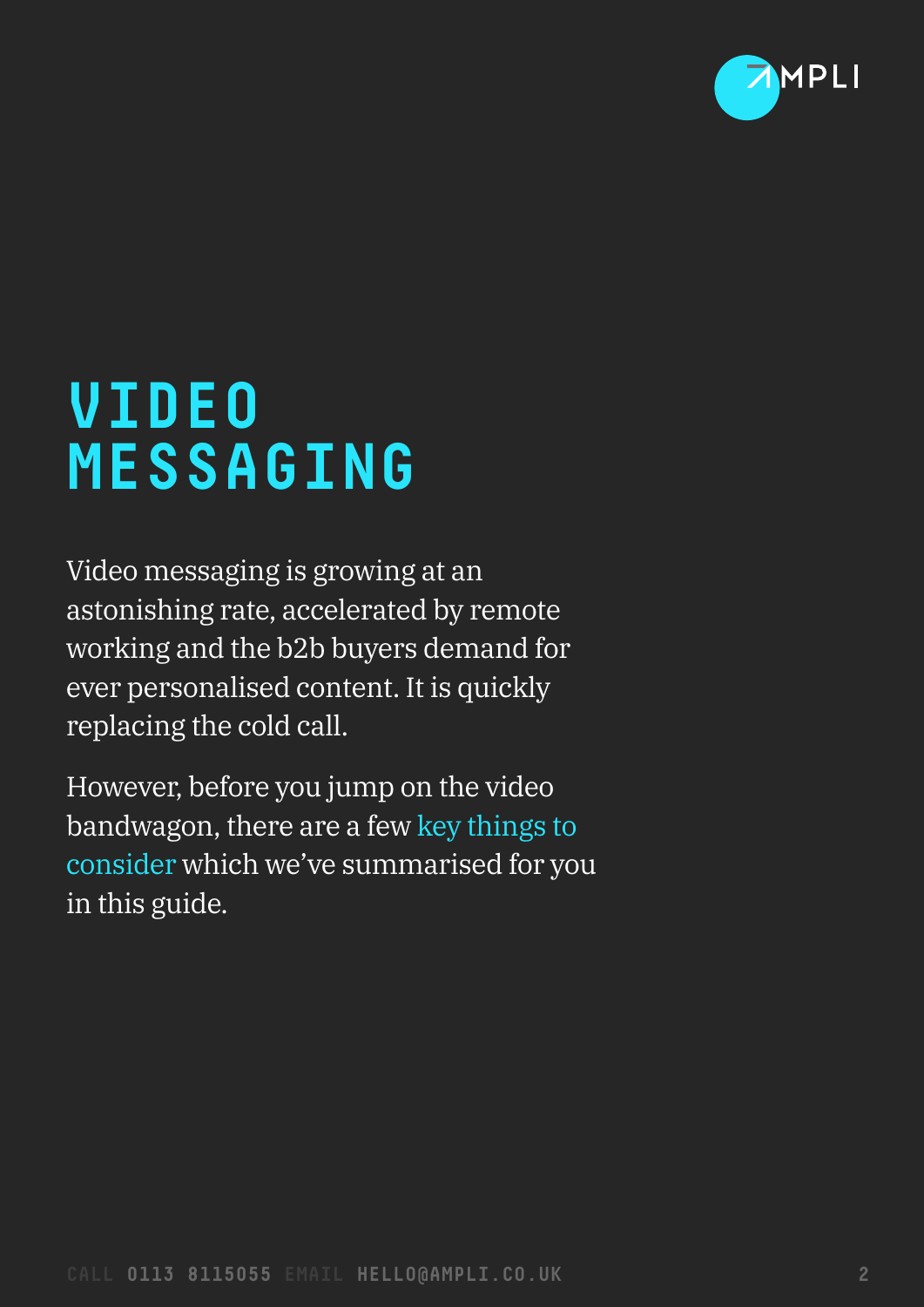### **CONTENTS**

- Is your Sales Force Video Ready?
- Do you have the right Technology in Place?
- Message Content.
- Personalisation vs Quantity.
- Video as Part of a Nurture Campaign.
- Consider Investing in Intent Data.
- ROI.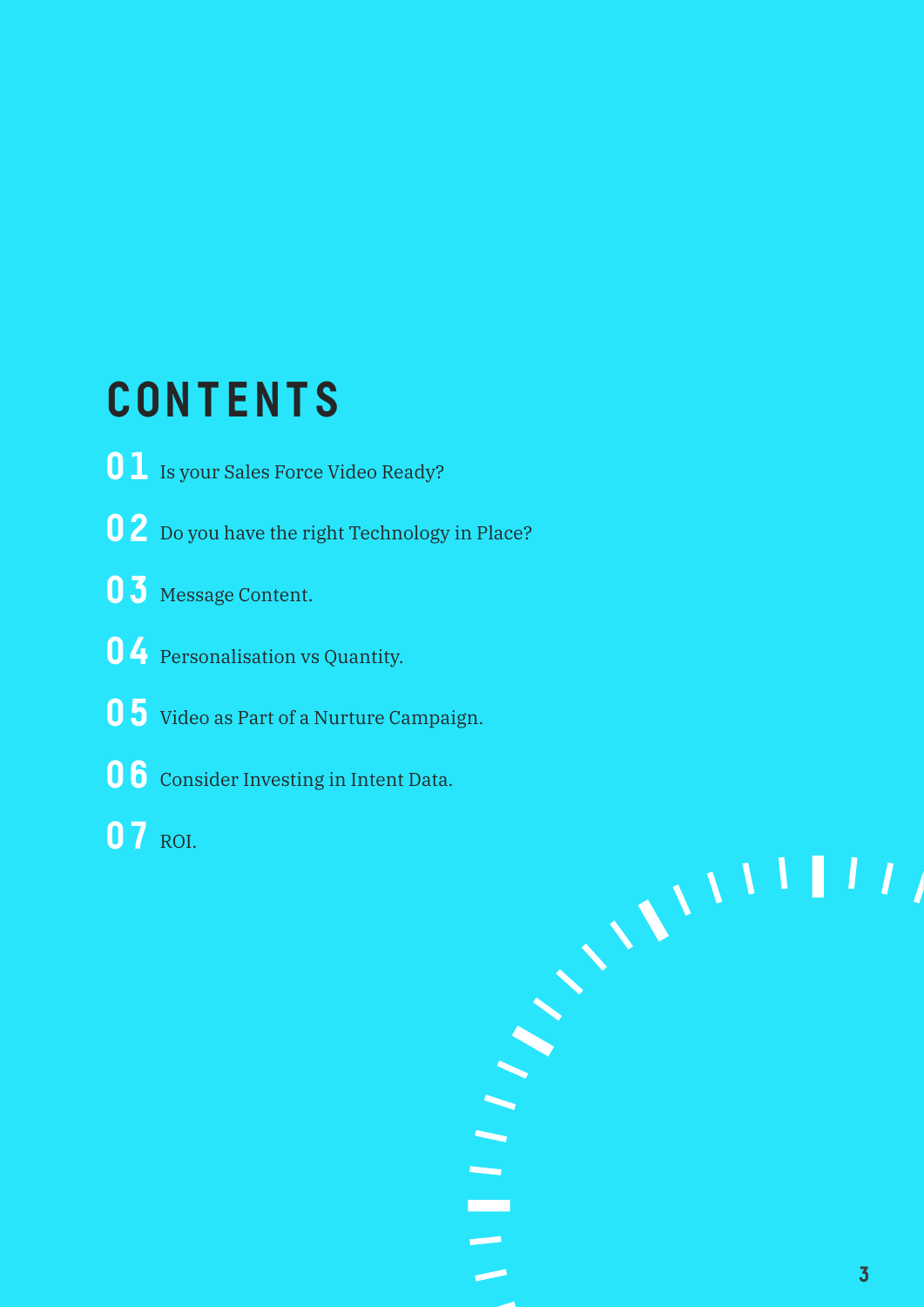

### **IS YOUR SALES FORCE VIDEO READY?**



**THE RIGHT PERSON** 

**1**

Being good on the phone does not automatically convert to being good in front of the camera. The person at the end of the camera is being judged on far more parameters than via voice outreach. Ensure you practice, use auto-scripts to start off with and send these to your colleagues for constructive criticism.



#### **THE RIGHT STYLE**

Let's face it, in 2021 business in many sectors is a lot less formal than it has ever been (e.g., cats/dogs/ children making appearances in Zoom Meetings!). That being said, you still need to dress the part as if you are attending a face-to-face meeting. Impressions are made faster on camera, so make it a good one.



### **THE RIGHT VOICE**

Your sales team will likely know how your market likes to be spoken to in the right balance of formal vs informal. Do not be afraid to show your personality but there is a fine line! People are missing social contact at this current moment, so a friendly face that sounds knowledgeable & credible goes a long way and do not be afraid to portray your personality.



#### **KNOW YOUR AUDIENCE**

Understanding something about who you are selling to within a video is critical. Maybe it is a previous prospect you have already engaged with, or maybe you have seen something they've posted on social media. Being able to connect with your audience in video is critical. The more you understand about their personality the more you can adapt your personality accordingly.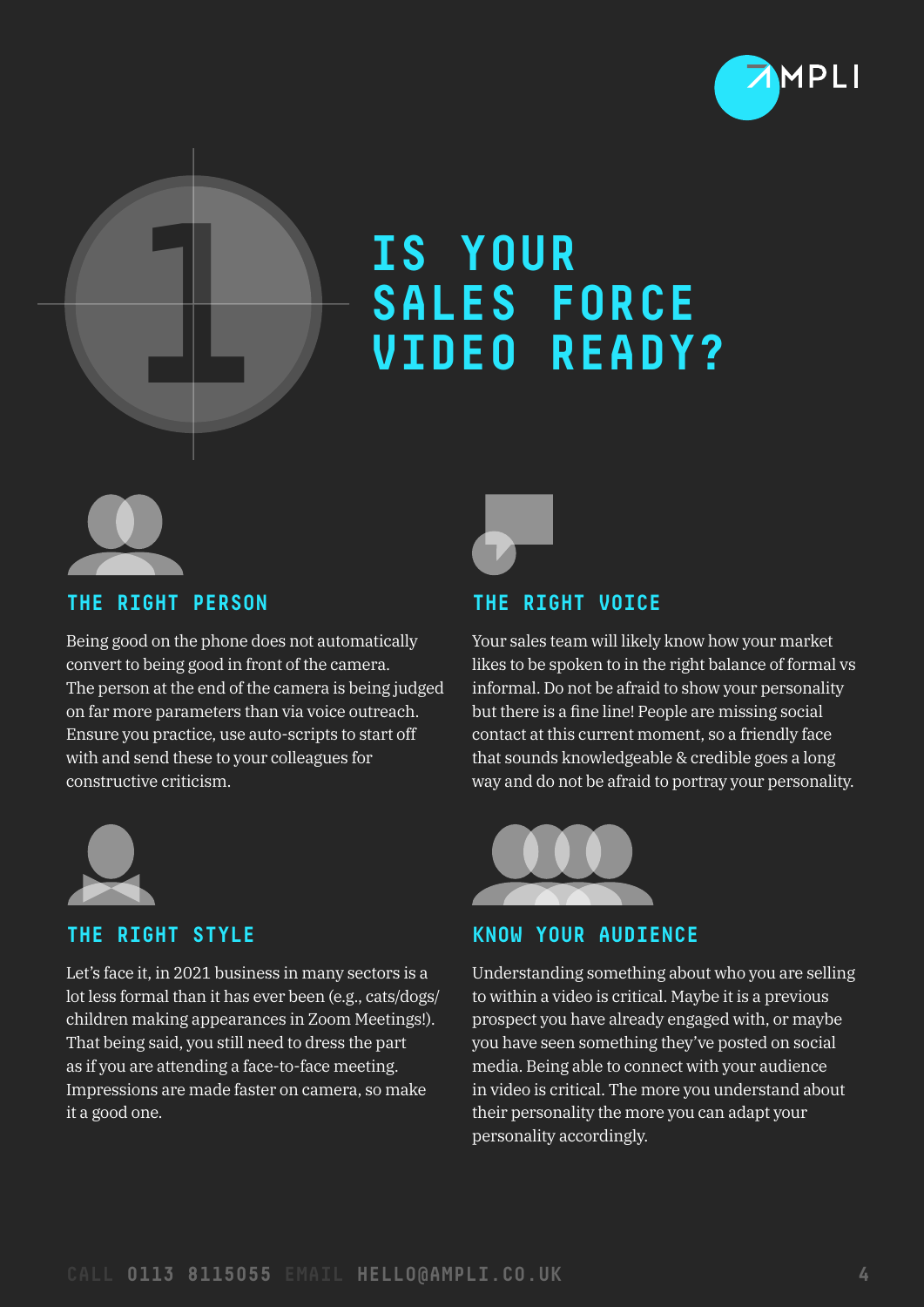



### **DO YOU HAVE THE RIGHT TECHNOLOGY IN PLACE?**



#### **BACKGROUND**

A poor background makes your brand seem cheap. Use your marketing team to help you create an on-brand, logo totting, flag waving professional background. Consider investing in green screen technology and video editing software or at least with one of your marketing banners in the background (well, they are not doing much else!).



#### **IF YOU ARE A SAAS FIRM...**

...you will likely want an on-screen demo of your product running in the background (possible with green screen tech). This is a great way to get your product in front of the decision maker but make it snappy. Videos should be no longer than 2-3 minutes - this gives you the best chance of maintaining their attention.



### **IF YOU ARE NOT A SAAS FIRM...**

...then utilising your marketing assets such as professionally made video that runs in the background while you speak can look professional.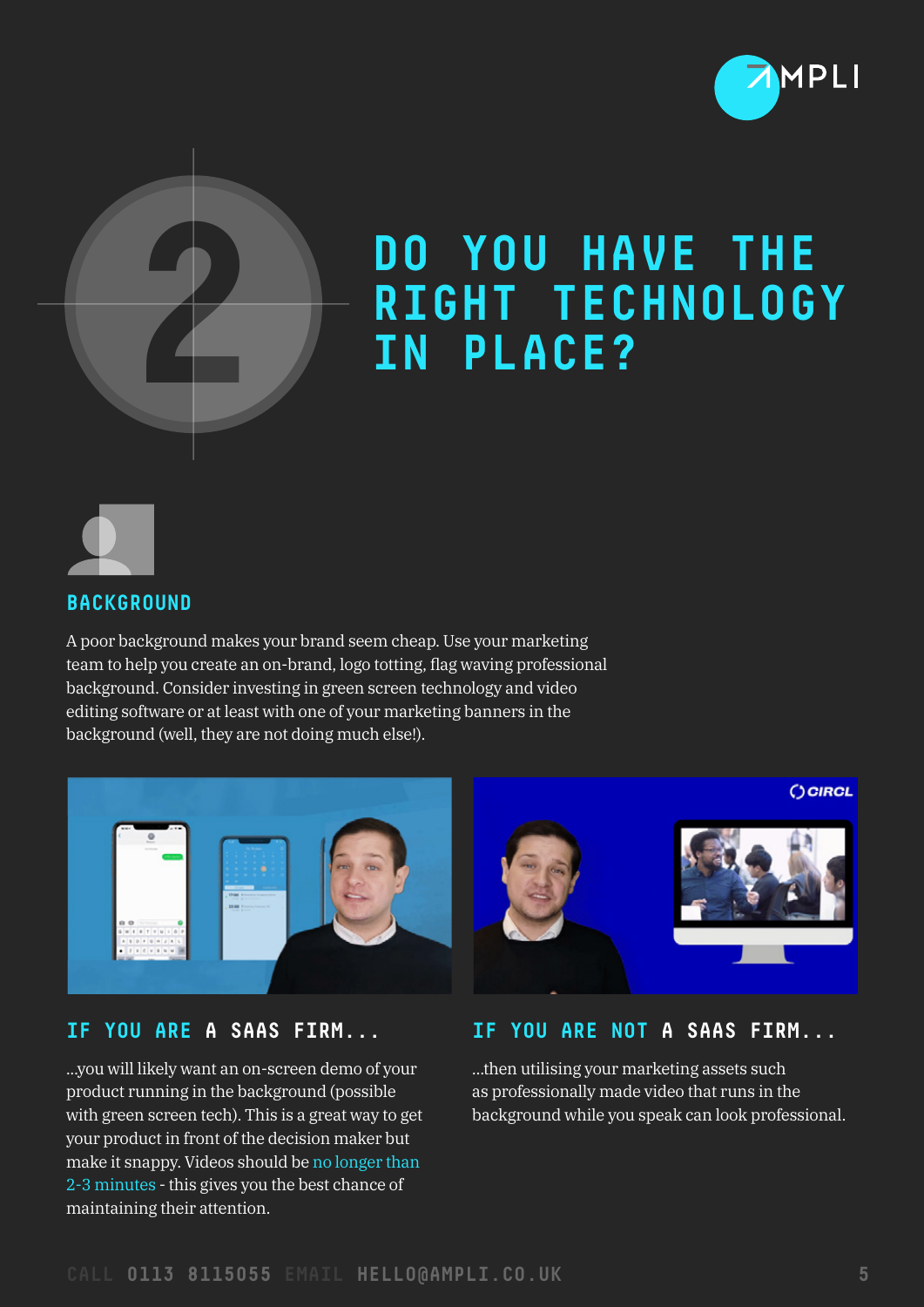





#### **THE CAMERA & AUDIO**

Depending on your budget, some will use high end camera phones, laptops and some prefer DSLRs. The advantage of a well setup camera phone is the abundance of apps that can help you with the script, the editing and the uploading of videos. If you have a larger team that can help with the different parts of the process (recording, editing, background replacement, uploading to sharing platforms) then clearly your life will be easier - but it can be done if you are a start-up using a well thought out creation process.

#### **THE LIGHTING**

One of the classic mistakes for starters - it makes a big difference. If you are using Green Screen, make sure your lighting is good with a lack of shadows. Consider investing in some professional lights (e.g., a ring light) as it will add a layer of professionalism to your videos.





#### **THE DELIVERY**

There are lots of streaming video tech that allows you to embed video within a link and brand and create call to actions for each video using a follow up link. This means less clicks to get meetings, which is only a good thing.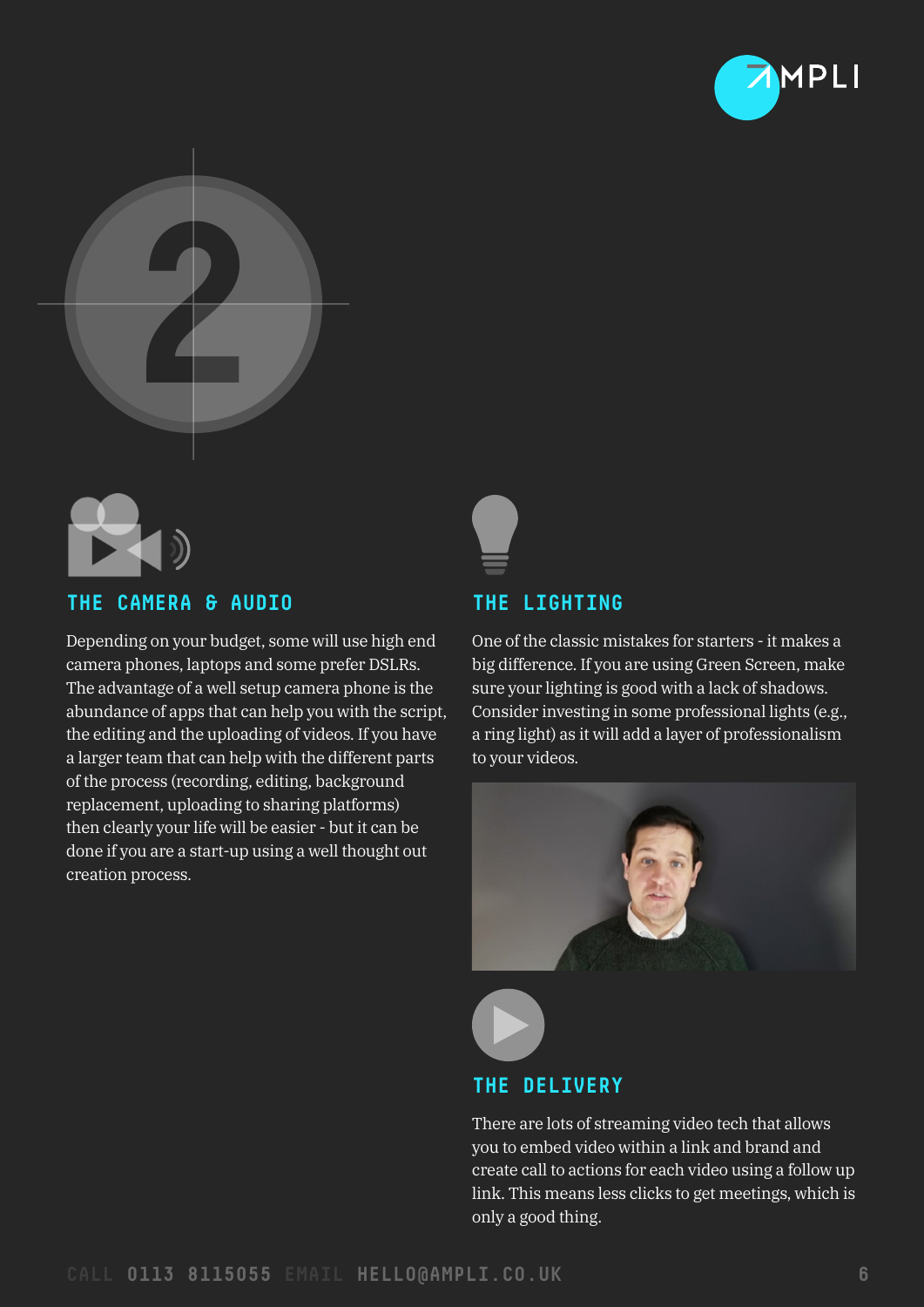



### **MESSAGE CONTENT**

An email pitch that is delivered over video is unengaging. Like the background section, you can be imaginative with your script with a live demo or video that is synchronised to what you are saying (if you are using green screen). If you are not using green screen, then your message needs to be higher in personalisation to keep your prospect watching and keep it to 2 minutes maximum.

If you go down the generic message and quantity route, you can expect a lot lower meeting conversion rates like that of email - which will likely make your cost per lead inefficient.



**70%**

**AMPLI'S VIDEO PROSPECTING CAMPAIGNS ARE PRODUCING AN AVERAGE WATCH RATE OF 70%**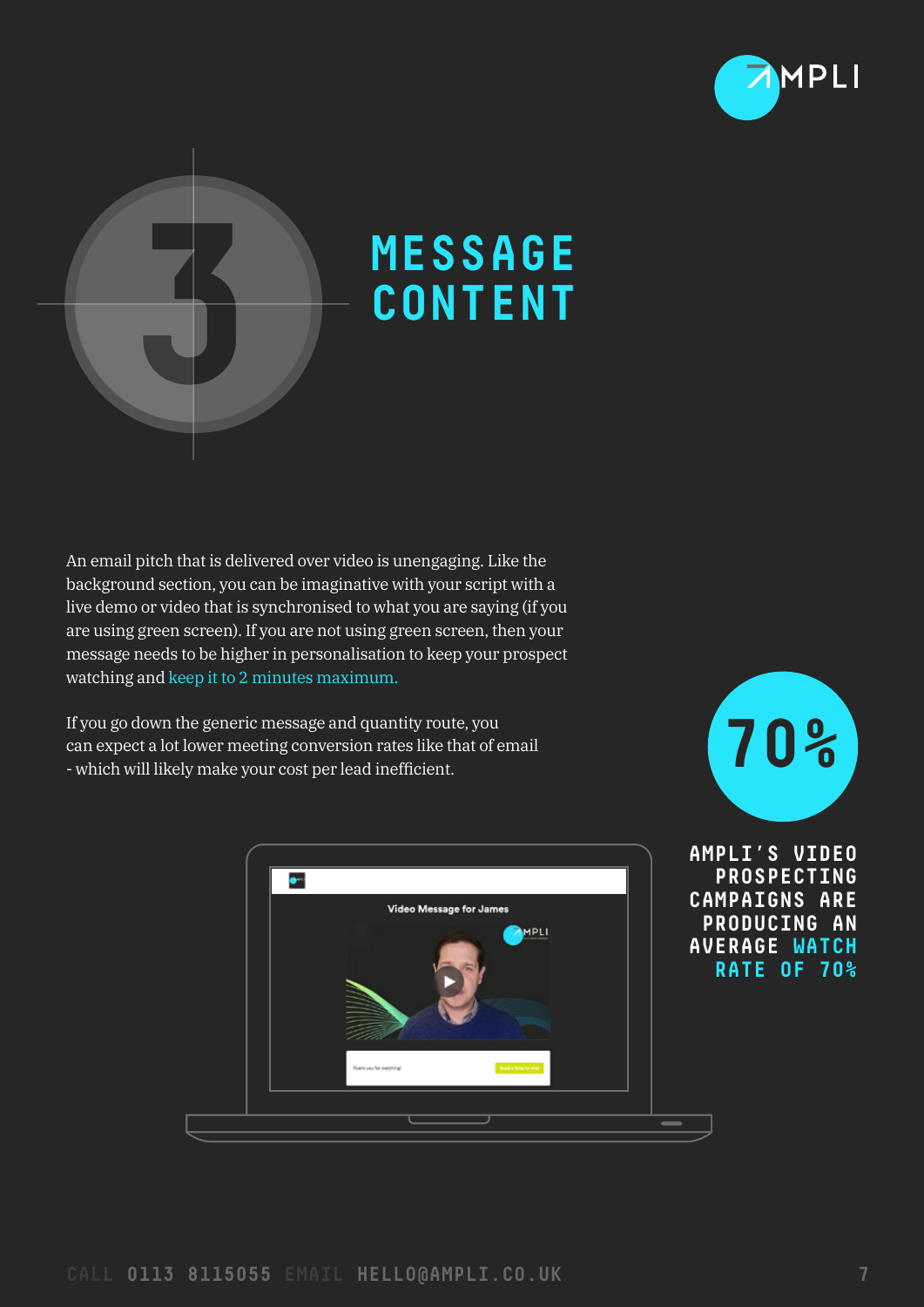



### **PERSONALISATION VS QUANTITY**

Personalise. Personalise. Personalise.

It is human nature to want to feel special, and a personalised introduction is a great way to capture someone's attention and makes them far less likely to stop watching if they feel you have put in some real effort.

Just as an example, a recent campaign Ampli ran, resulted in a 76% watch rate and a response rate of 46%. Out of those 46%, at least 10% were people thanking Ampli for sending them the video but unfortunately, they could not progress - how often do people take the time to thank you for a cold email or a cold call? This has even led to future sales through follow on nurture campaigns that have engaged them on another topic. Video represents a real opportunity to make a lasting highly personalised impression on your prospect.

Do not be tempted to reduce personalisation to a minimal level in trade off for quantity - it will negatively affect the campaign's KPIs if it feels mass produced.

**46%**

**IN THE LATEST CAMPAIGN AMPLI RAN, THE RESPONSE RATE WAS 46%**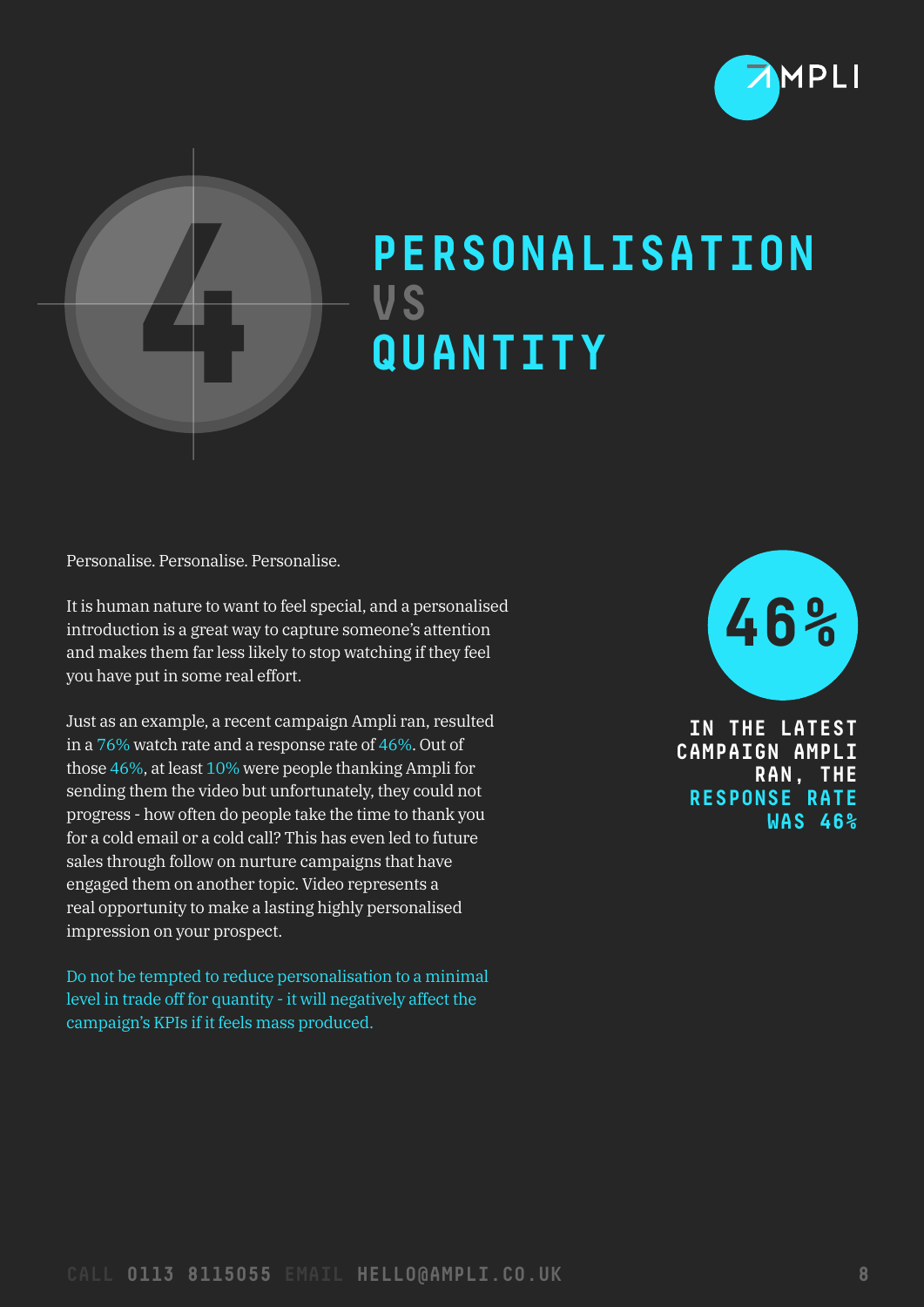



### **VIDEO NEEDS TO BE PART OF INTEGRATED NURTURE**

Before you jump into video, our biggest takeaway from this guide should be that video is not the panacea or replacement to cold, mass and generic sales tactics. The best results from video outreach are when sales and marketing teams work together to warm the prospect using all the tools at your disposal - nurture not brute force. Account Based Marketing tactics are a good place to start, which is the focus of our next guide.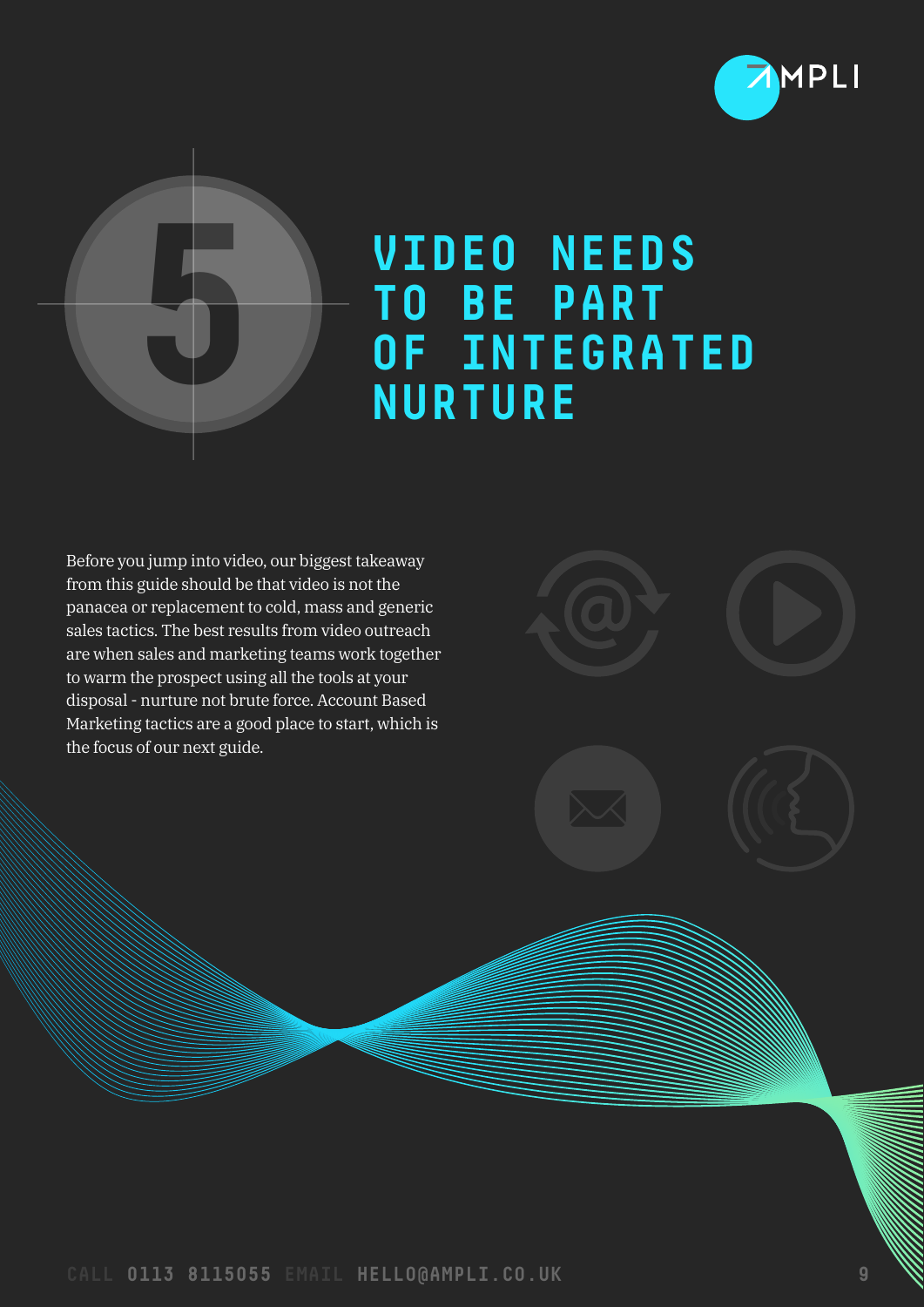



### **CONSIDER INVESTING IN INTENT DATA**

Buyer Intent Data is exploding in the field of MarTech. The providers at the cutting edge are changing the way sales and marketing teams are operating. Intent data highlights which companies are currently in your Total Active Market (i.e., looking to buy) using IP/Cookie data to shine a light on what people are researching in relation to specific keyword parameters. When used correctly, it allows your sales and marketing team to laser focus your outreach on active buyers - contacting them at the right time and with the right message; it is 45% more likely to get a response.



**45% MORE LIKELY TO GET A RESPONSE BY CONTACTING AT THE RIGHT TIME AND WITH THE RIGHT MESSAGE**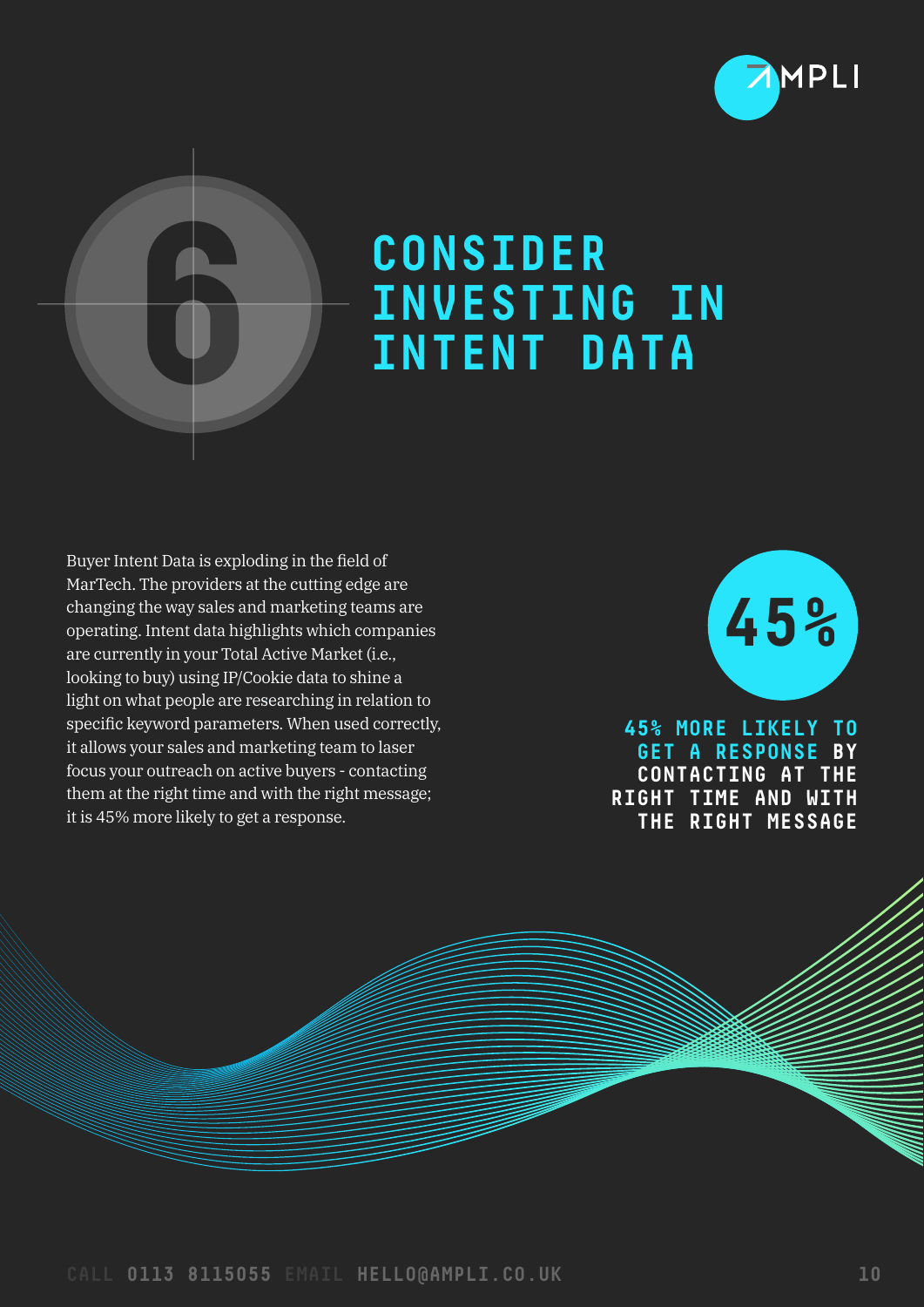



### **RETURN ON INVESTMENT**

So, what should you be expecting as ROI from your Video campaigns?

Ampli is typically running 250 videos per month campaigns for its clients, targeting a blend of cold, and warm data (intent) with the following average conversions:



Results that are fit for the times and delivering strong growth for all of our clients.